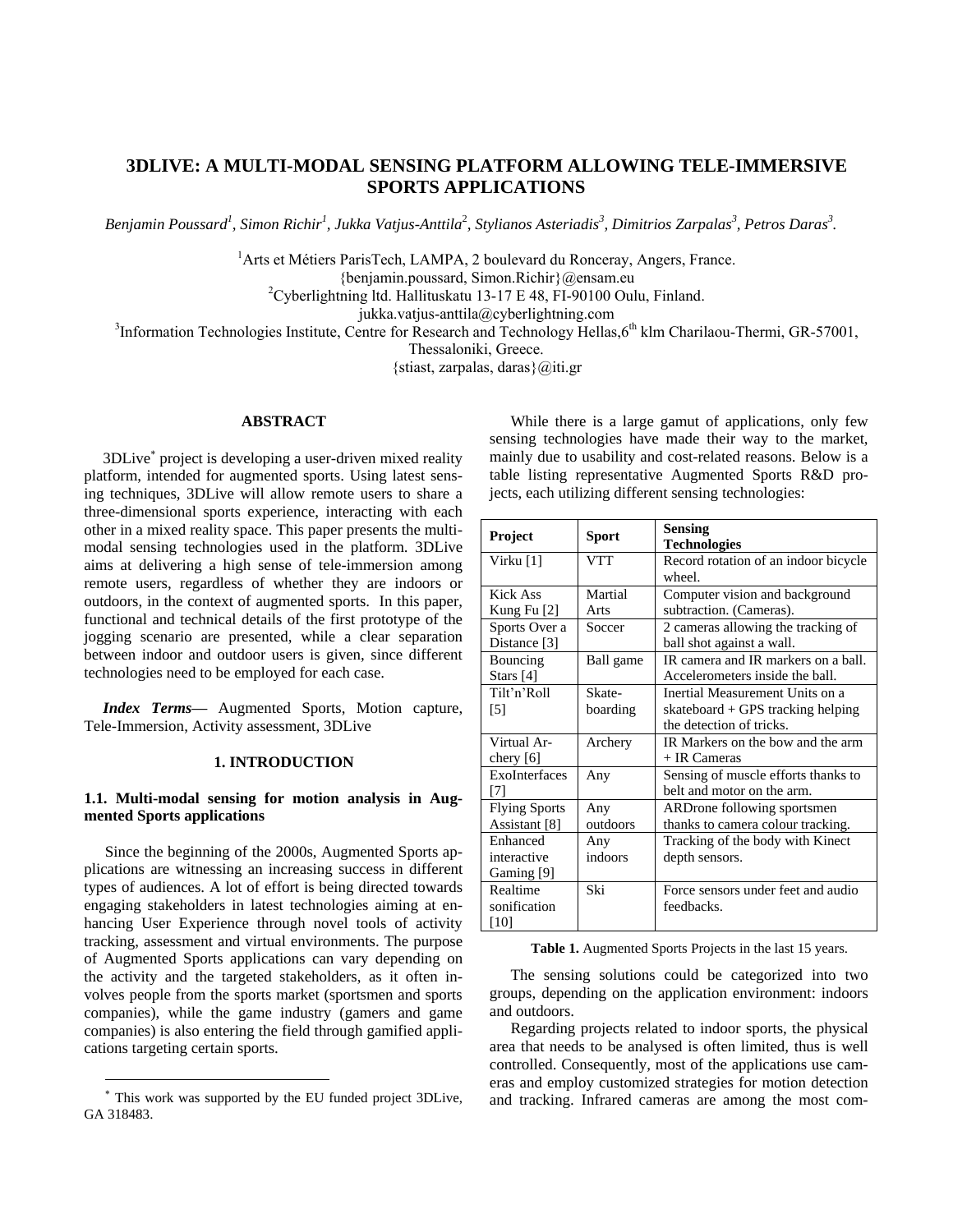monly used solutions in Virtual Reality systems and their usability has been showcased in the Bouncing Stars and Virtual Archery projects [4-6]. The underlying principles allow robust tracking due to markers attached on athletes. Several LEDs are used, emitting infrared light, which is subsequently reflected by the markers that can be tracked, with the help of proper cameras. While this solution offers good accuracy, it can be cumbersome for the users. Colour tracking can also be used for determining 3D positions, a solution which is usually adequate in many applications where clearly defined objects need to be tracked (e.g. a ball). One or several cameras can be used (e.g. Sports over a Distance [3]). Another family of techniques consists in background subtraction [2] with human silhouettes forming part of the foreground, which is subsequently analyzed. Such an approach has been followed in Kick Ass Kung Fu project, where users fight against virtual 2D characters. In addition to cameras, indoor Augmented Sports often use depth sensors in order to detect the positions of moving elements in a scene [9].

On the other side, outdoor Augmented Sports have to meet different constraints, which usually relate to spatial configurations. Wearable sensors are usually required to capture outdoor users. The use of cameras is still a possibility if implemented with the use of dynamic systems, although it restricts usability. One of the most representative examples is the "Flying Sports Assistant" project [8], where an embedded camera can track user's trajectory using colour information. On the contrary, an increasing number of applications is making use of Inertial Measurement Units, through which acceleration and orientation information of moving elements can be retrieved, among other types of information. Typical example is the "Tilt'n'roll" project [5], which uses inertial sensors to capture tricks performed by a skateboarder. Force or Pressure sensors are also used in board sports, in order to get the overall posture of the user. For instance, the "Real-time Sonification" project generates sound feedbacks to skiers who try to align their centres of gravity. In addition to the above, common sensors like GPS to track the positions of users in outdoor settings have started to be employed in the last years, mainly thanks to their widespread availability on common devices (e.g. smartphones).

### **1.2. The 3DLive project**

Within the context of Augmented Sports, the 3DLive project aims at co-designing, developing and experimenting on a Tele-immersive platform allowing several users to interact with each other, regardless of whether they are indoors or outdoors (Fig. 1). The users are virtually immersed in a shared mixed reality environment, where they can communicate, see each other and perform a specific sport, namely jogging, skiing and golfing. One of the main objectives of the project is to investigate the proper Quality of Service (QoS) and Quality of Experience (QoE) metrics

when users are fully immersed in mixed environments, and to identify new potential requirements of Future Internet (FI) research. To achieve the goals of the project, a first platform has been implemented, incorporating already several technical aspects intended to maximise the sense of smooth and unconstrained co-existence in shared virtual spaces. Moreover, 3DLive is making extensive use of input from potential end users, who have brought a series of requirements in terms of User Experience maximization, accessibility, usability and the raise of issues regarding safety and "edutainment".



**Fig. 1.** The 3DLive concepts allowing Tele-Immersive Augmented Sports.

#### **2. TELE-IMMERSION IN SPORTS ACTIVITIES**

#### **2.1 The 3DLive Platform**

The first prototype of the platform allows several users to take part in the 3DLive experience for the three scenarios. As mentioned above, it already incorporates a series of modules intending to, either directly or indirectly, contribute to the maximization of sense of co-existence with remote peers. Namely, these modules are: 1) Environment reconstruction for measuring weather-related data at the outdoor site; these measurements are transferred to the virtual environment and shape the visual effect accordingly. 2) A human motion reconstruction module takes care of the three dimensional reconstruction of real users' motion and leads to the replication of human motions on dedicated avatars. 3) An activity recognition module uses human motion in order to recognize and assess the sport activity of users. 4) A voice communication module handles the social voice interactions between the users. 5) A compression and transmission module collects data flows, compresses them if needed and transmits them through the 3DLive servers, in order to achieve efficient use of network resources, guaranteeing, at the same time, high levels in terms of User Experience. 6) A Rendering and Visualization module which retrieves data flows and produces the final, mixed environment, common for all users, regardless of the platform they use (Android mobile phones and desktops have been tested, so far).

Since the first prototype release, the 3DLive platform has achieved high levels of sense of tele-immersion, mainly thanks to its multimodal approach. The above are illustrated by thoroughly describing the representative example of the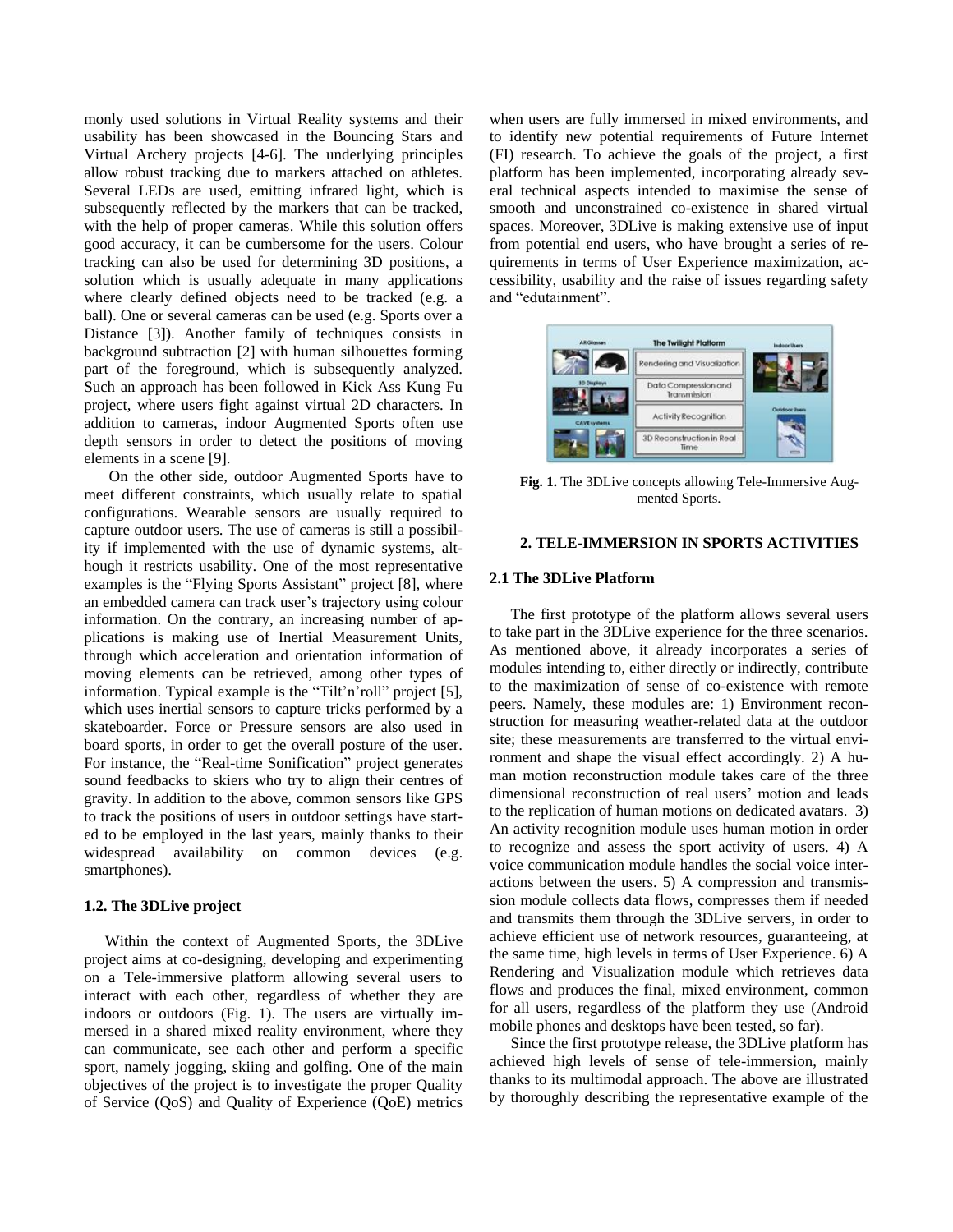Jogging case, with ski and golf following similar technical and functional principles. Details on human motion estimation and activity recognition are given, in order to highlight the impact of the chosen strategies, on achieving high levels of sense of co-existence and immersion.

## **2.1 The Jogging Scenario**

Similar to the ski and golf cases, indoor and outdoor joggers co-exist in the virtual space of the shared experience of jogging. The indoor user's activity is tracked and employed in the gameplay, through the use of an avatar, which replicates the user's movements and runs at the same speed (Fig. 2). On the other side, an outdoor user is tracked thanks to a GPS embedded in a Smartphone and is, at the same time, reconstructed in the mixed environment, which is a virtual representation of the city of Oulu (Fig. 3).



**Fig. 2.** An indoor 3DLive jogger running on a treadmill in Greece, reconstructed in the shared virtual environment.



**Fig. 3.** An outdoor 3DLive jogger running in Finland, reconstructed in the shared virtual environment.

In the first version of the prototype, the indoor user can visualize the experience on a wide screen while running on a treadmill. On the other side, the outdoor user has only one Smartphone and no visualisation system allowing him to see his remote peer (future prototypes will make use of AR glasses for this scope).

### **3. MULTI-MODAL MOTION CAPTURING**

#### **3.1 Indoor Motion Capturing**

For raw joint positions and orientation extraction, the OpenNi 2 [\[13\]](#page-4-0) framework has been chosen. OpenNi 2 delivers a set of joints for the whole body, in the form of skeleton, at a rate of 30 frames per second.

### *3.1.1 Skeleton merging*

One of the core components of the 3DLive architecture involves accurate extraction of human motion parameters. With one of the toughest bottlenecks being related to nonwearable sensors, though, due to their significant sensitivity to occlusions or self-occlusions (Fig. 5). Trackers fail to make proper detections and thus fall into local minima, from which most of the times is difficult to recover. For the above reasons, in 3D-Live a multiple Kinect sensors approach has been adopted: each user is being tracked by two or more Kinect sensors, from different points of view. A population of *n* candidate positions  $p_{j,n,k}$  around each joint *j*, for every Kinect sensor *k* is initialized, and each of these units is translated accordingly in the 3D space. In subsequent frames, each point  $p_{i,n,k}$  is assigned a weight  $w_{i,n,k}$ , which depends on two factors (equation 1): the distance of each candidate position from the corresponding observation *sj,k* (the actual measurement of Kinect sensor *k* for joint *j*) and a series of confidence values, modelled as non-linear functions of heuristics, namely the joints' expressivity, their distances on the *z*-axis from the corresponding values of sensor's depth map and the possibility that  $s_{i,k}$  belongs to a limb with expected posture. These factors are non-linearly fused by following a Mamdani Fuzzy-Inference-Scheme [\[14\]](#page-4-1) delivering an overall confidence equal to  $\lambda_{i,k}$ . Confidence and distance values define weight *wj,n,k* :

$$
w_{j,n,k} = \sum_{k} \{\lambda_{j,k}\}^{-1} e^{-|S_{j,k} - p_{j,n,k}|}
$$

After each iteration *t,* a roulette wheel selection scheme [\[15\]](#page-4-2) is followed, encouraging more promising positions. The algorithm converges to a few candidates after a number of iterations, which give the final joint position.



**Fig. 4.** Human Skeleton from 3 different angles with occlusion, and the resulting skeleton, using joints from proper sensors.

# *3.1.2 Recognizing and Evaluating Activity in 3D-Live*

3DLive platform provides the user, not only with a sense of (tele-)immersion, but can also act as a tool for evaluating one's own ability to perform an exercise and, at the same time, receive suggestions for improving in future interactions. To this aim, a real-time Activity Recognition and Evaluation module has been developed, offering the following functionalities: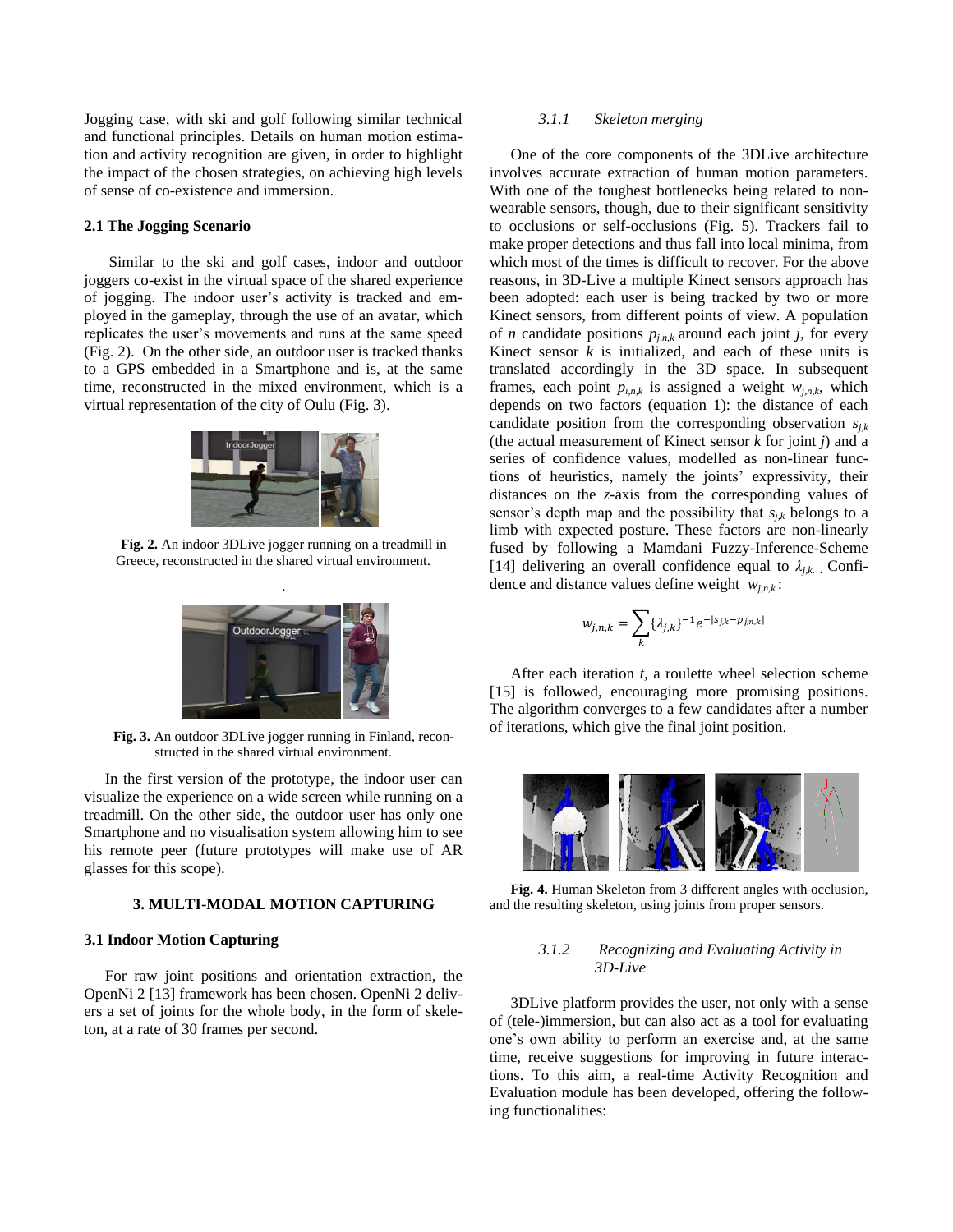**Estimate indoor user's speed:** Prior to evaluating a jogger's activity, the type of activity has to be defined. In 3D-Live, we make an automatic distinction among four basic categories: 1. Running, 2.Jogging, 3.Walking 4.Standing still. To this aim, a training set of known pairs  $(z_f, u)$  has been recorded, with  $z_f$  being feet's average depth position, and *u* corresponding to actual treadmill speeds. A first-order regression model, mapping first order positive derivatives *dz/dt* to *u* is found using least-squares and this is subsequently used, for unknown data, in order to calculate user speed in a generic way and avoid complex solutions for extracting it from the treadmill itself. Thresholds are defined in order to infer whether user is standing still, walking, jogging or running and, for the two last cases, proper heuristics and fuzzy machines are triggered for activity evaluation.

**Evaluate activity performance:** Multi-skeleton motion extraction delivers joints positions, which can subsequently be used in order to make proper suggestions to the user regarding posture (arms, bending of knees, leaning, etc.). These rules may differ regarding whether the user is jogging or running and, transforming these variables into fuzzy sets may give an overall estimate of user's performance, at any time during interaction. Overall suggestions and scores may be given at the end of the interaction. Figure 6 is representative of the feedback user receives while interacting with the platform.



**Fig. 5.** Real-time activity recognition and evaluation.

#### **3.2 Outdoor motion capturing**

In this first prototype two components are required to replicate the outdoor jogger into the virtual venue. Standard issue Android 4.0+ smartphone with GPS-sensor and a webservice to handle the communication between the android application and 3DLive service.

# *3.2.1 Position tracking*

Outdoor jogger's GPS-location, extracted from the smartphone, is transmitted via a web-service to the 3DLive server hosting the virtual Oulu venue. This virtual venue has a reference point and orientation mapped according to its real world venue counterpart. Therefore when jogger's position moves along the latitude axis, this is translated to value change on X-axis in the virtual venue. Same translation happens for longitude to Y-axis value change. With this mapping, it is easy to translate latitude and longitude values to XY-plane used in the virtual venue.

GPS data inaccuracies are eliminated by calculating the closest possible location for avatar on top of the road, which effectively disallows the avatar to be located inside buildings or other structures (Figure 6). This is crucial because city venue contains lots of tall buildings and running on the sidewalk close to these buildings causes GPS sensor to have multipath issues.



**Fig. 6**: Path of the GPS location updates with closest-to-road vectors.

Running velocity of the avatar in the virtual Oulu venue is calculated using two of the latest corrected GPS position updates and time delta between them. This allows to display the actual speed in the user interface for other users and also to modulate the avatar speed accordingly so it matches expected and realistic running animation. 3DLive platform handles the running and walking animation interpolations according to the position and speed of the avatar.

#### *3.2.2 Webservice*

An intermediate webservice component links the Android application user to the 3DLive service. When jogger launches the application, a universally unique identifier (UUID) is created. This UUID is used to separate the positional data of the different joggers, when sent to the webservice through HTTP-protocol. 3DLive service also uses HTTP-protocol to query the positional data of the currently active joggers in the venue from the webservice as shown in Figure 7.



**Fig. 7**: Android application connection to 3DLive system through webservice.

#### **5. CHALLENGES AND FUTURE WORK**

Future prototypes of the 3DLive platform will include full body realistic 3D dynamic mesh reconstruction for the indoor jogger, while outdoor body tracking technologies will be integrated, as well. Specifically, regarding the indoor